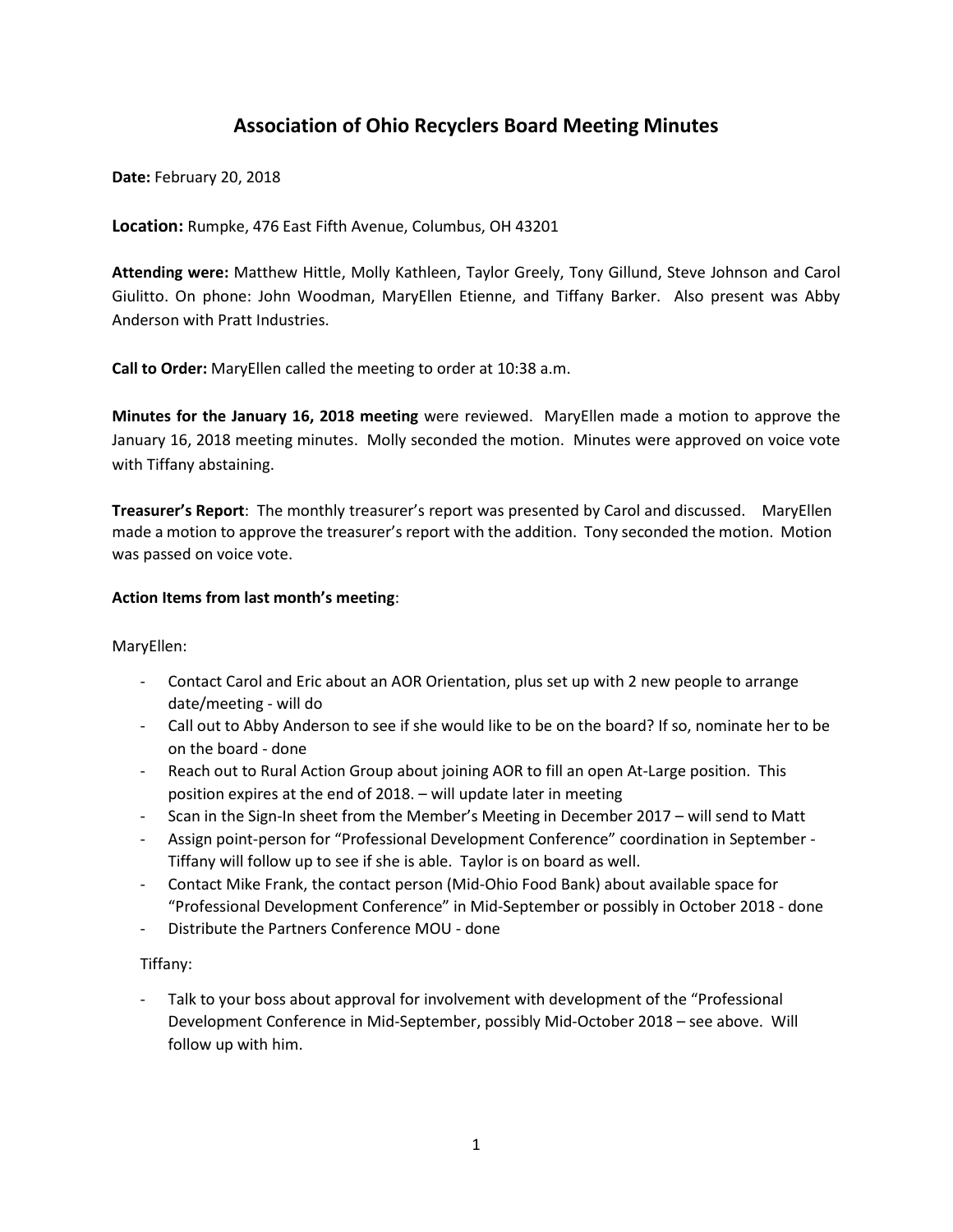John Woodman:

- Send MaryEllen a copy of the EIN. done
- Contact Mike Mennett about Keep Ohio Beautiful' s involvement in Partners Conference have not heard back from him. Likely moving forward without KOB
- Send out Membership invoices and information by the end of January 2018 done
- Send the updated Membership List to the Google Drive done

Eric:

Schedule Strategic Planning meeting -done. MaryEllen will update later.

Molly volunteered to take the action items for today's meeting.

## **Board Recruitment**

MaryEllen introduced Abby Anderson. Abby gave a brief overview of her company, Pratt Industries. Pratt is opening a new paper mill and corrugator in Wapakoneta, Ohio. The mill will be looking for 40,000 tons a month at full capacity, mostly mixed paper.

Abby removed herself from the meeting and the Board discussed the current open positions on the board. MaryEllen nominated Abby Anderson for the open General Business position that expires at the end of 2018. Tiffany seconded the motion. Abby was elected by voice vote to the board representing General Business.

MaryEllen had reached out to Rural Action. Both Erin and Andrea do not have time currently, but we should keep them in mind in the future. Tim with Cleanlites has interest in the open special waste so the final remaining position is an at-large position.

# **Committee Updates**

Governance Committee - No activity for this committee.

Communications and Programming - Still taking ideas for the newsletter.

There was discussion about who receives emails from the website. MaryEllen will check to see how the website is set-up [action item]. She can discuss at the next communications conference call. Need to schedule a communications call [action item]. Abby should send MaryEllen and Lauren a headshot for the website [action item]. Also, MaryEllen needs to send the Google Drive info to Abby [action item].

Events – MaryEllen is keeping Tiffany and Taylor in the loop for the Profession Development Conference. It is to be held the week of September 17 at the Mid-Ohio Foodbank. Also, a grant application was completed for Ohio EPA sponsorship of the event.

For the 2019 Partner's Conference, the group has been reaching out to Butler and Warren counties about